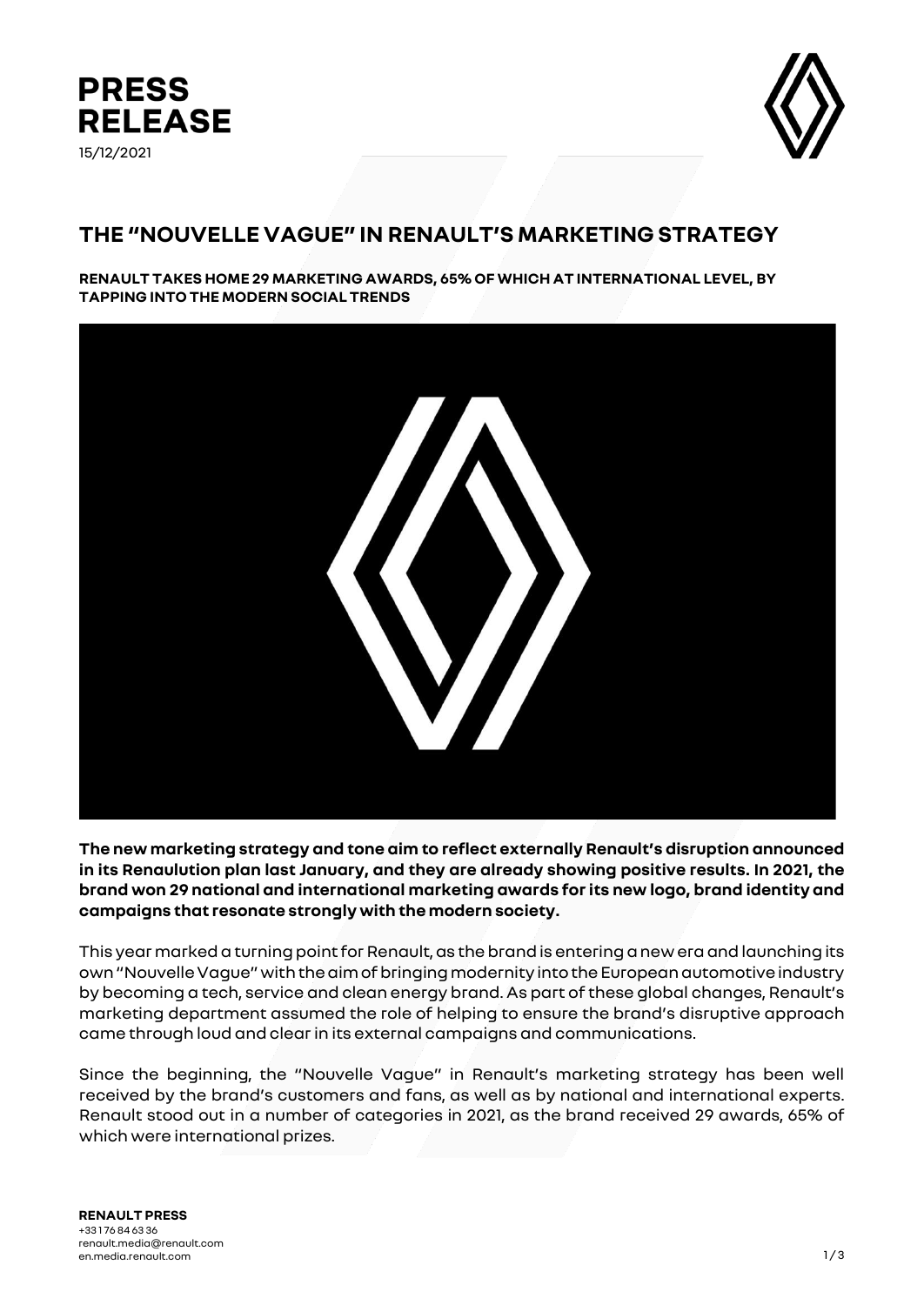

#### **RENAULT MARKETING TEAM**

On 1<sup>st</sup> January 2021, Renault established its first centralised global marketing department, to foster creativity, ensure its advertising and social media discourse were more consistent, and boost efficiency for greater value creation.

**"The main objective of Renault'scentralisedglobal marketing department is to make the brand stronger, more robust and a love brand around the world,"** says Arnaud Belloni, Renault Global Marketing Director. **"To achieve this goal, we produced and implemented 48 global 360° campaigns for the entire world in 2021 alone, strongly focusing on the current social trends and habits."**

In 2021, the Renault marketing team came up, implemented, and produced all of the content for over 40 global campaigns, delivering ready-to-use material suitable for the brand's markets all over the world.

## **A NEW BRAND IDENTITY**

According to Renault Global Marketing Director Arnaud Belloni, overhauling the brand's entire visual identity, logoand advertising was one ofthe first steps in showcasingthe disruption of the brand, and bring it closer to the society. Renault's new identity needed to encapsulate the "Nouvelle Vague" era the brand has entered and showcase its new values – modernity, technology, as well as French electropop culture.

Initially planned for January 2022, the launch of the updated Renault diamond was brought forward by 10 months to send out a strong message to customers and the wider public. The ninth version of the iconic Renault logo was proudly displayed for the first time in January 2021, atthe announcement of the Renaulution strategic plan in January 2021. Since then, it has been gradually unfolding into all marketing assets and social media platforms, grabbing everybody's attention.

The Club des Directeurs Artistiques awarded the Renault diamond logo a prize in the motion design category last July, while TOP/COM Consumer experts honoured it with the gold prize for logo of the year in November.

## **RENAULT BRAND CAMPAIGNS**

Both the form and content of Renault's marketing assets has changed, transforming the face of the company across the board. For its campaigns, the marketing team decided to tap into and underline various social trends that would resonate powerfully with end customers. This strategy clearly paid off, as Renault brand films received a number of national and international awards.

The advertisement for the new Renault ZOE, The Chase, evokes the ongoing switch to two- and four-wheel electric mobility and highlights the model's high sales figures in Europe, where it is the best-selling electric vehicle. It was also the first advertisement to feature the new version of the Renault logo and won the gold prize at the 2021 TOP/COM Grands Prix Consumer awards.